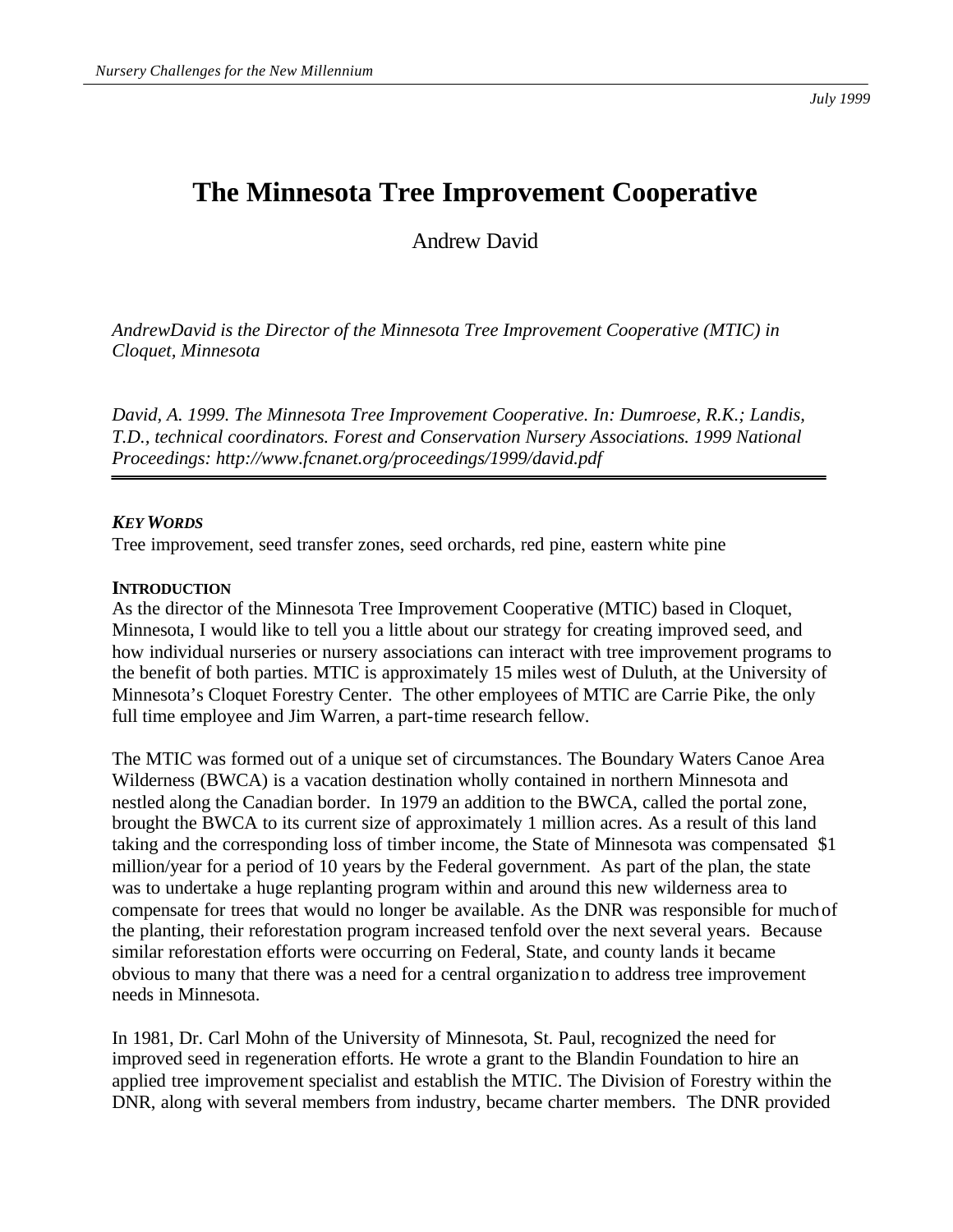some of their Federal buyout dollars and MTIC used monies from the original Blandin Foundation grant until approximately 1986, when the MTIC became self-supporting on dues alone.

Currently, the MTIC consists of 25 private and public organizations in the States of Minnesota and Wisconsin. Our membership is divided in 2 groups, "members" and "supporting members." Member organizations typically have at least 1 seed orchard and or progeny test of their own that they physically manage while MTIC tracks the growth and health of each tree within the plantation, makes recommendations on removals, and conducts breeding activities within the orchards. Supporting members are smaller organizations who generally do not participate directly but who voice their support for tree improvement through their dues and participation at annual meetings and workshops.

Public and private entities are represented at both the full and supporting levels. Public members consist of county land departments, the Iron Range Resources Rehabilitation Board, DNR, the USDA Forest Service, Minnesota Association of Soil and Water Conservation Districts, and the Minnesota Nursery and Landscape Association. Private companies include pulp and paper companies such as Blandin Paper Company, Georgia-Pacific Corporation, Potlatch Corporation, Wausau-Mosinee Paper Corporation, and Champion International Corporation and lumber companies such as Hedstrom Lumber Company, Rajala Companies, and Itasca Greenhouse. The MTIC oversees about 65 different seed orchards and test sites, which encompass over 90,000 trees and 200 acres (80 hectares) of land. Every tree has a unique identification number that allows MTIC to track the lineage of a particular tree and its location.

The diverse nature of our members and their interest in several different species means that a tree improvement program for each species of interest is beyond the ability of any single cooperator. As a result, decisions are made by consensus of an advisory board, which is composed of every full member. Other "boards" are formed as needed to investigate specific issues and report back to the advisory board. Granted, this is a fairly loose organizational structure, but it works because the members are committed to tree improvement in general, and they recognize the value of pooling resources to accomplish what they cannot do individually. Indeed, some of our cooperators had worked jointly on projects before MTIC was formed, and some continue to do so today and share their findings with the entire group.

The Ecological Classification System divides Minnesota into 3 provinces, the Laurentian Mixed Forest, the Eastern Broadleaf Forest, and the Prairie Parkland. All our activities and cooperators in Minnesota are located in the Laurentian Mixed Forest, which is characterized by a wide variety of soils, climactic conditions, and several different species. This is the forest "breadbasket" of Minnesota, and forestry and forest products are an important sector of the economy.

The vast majority of commercial forest land in Minnesota is located in the Laurentian Mixed Forest province and is divided roughly as 50% private ownership, mainly pulp and timber companies, and 15% to 20% State, county, and Federal lands. Native American Reservations are part of the Federal grouping under the Bureau of Indian Affairs. The MTIC membership has enabled all these groups to incorporate improved seed into their reforestation programs.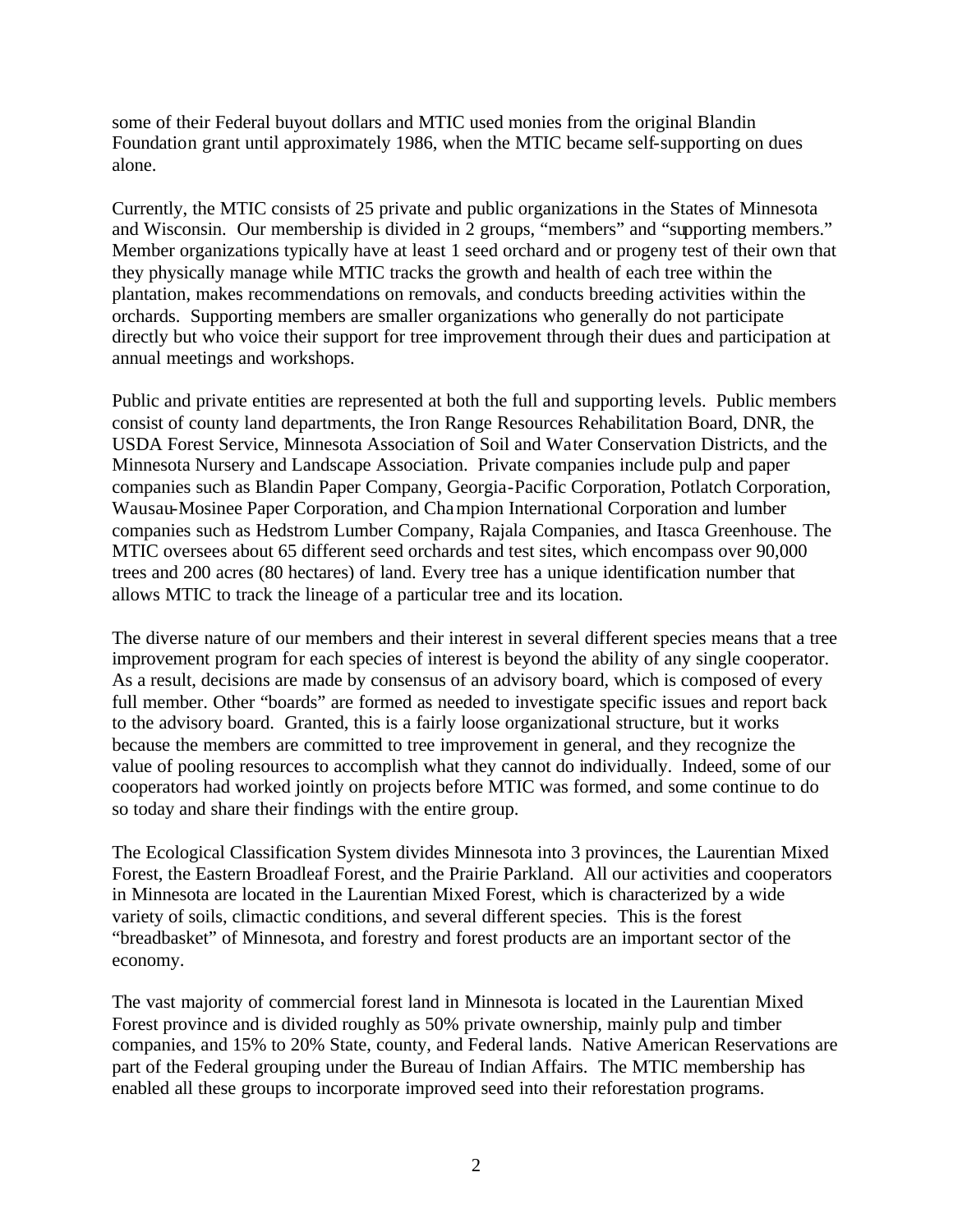The creation of improved seed is neither technically difficult nor a very stimulating research topic like genetically modified organisms, but it does require time, a dedication to the process, and a steady influx of dollars. What follows is a generalized version of a tree improvement program that MTIC has followed with certain deviations for different species.

Any tree improvement plan must start with seeds collected from the wild. Typically, trees are selected that are superior in stem form, disease tolerance, and volume when compared to individuals in the immediate vicinity. These are known as plus trees. Open-pollinated (OP) seeds collected from each plus tree constitute a family, and seeds from each family are kept separate to preserve the genetic identity. Ample OP seeds are collected from these plus trees to grow seedlings in an experimental design amenable to statistical analysis by the analysis of variance method (ANOVA). Measurements on height, diameter, stem form, and disease incidence are made over 5 to 15 years, and the data are analyzed to identify the best individuals. The poorer performers are rogued and the result is a seedling seed orchard that produces seeds that are 5% to 12% better than wild seeds for volume production, depending on species and selection intensity. Gains in other traits, such as stem form and disease tolerance, are often higher than those for volume due to their higher heritability. The best performers in the best families can be selected to make crosses for the next generation, starting the breeding cycle all over again. This type of breeding plan is known as recurrent selection or forward selection because the parents of the next generation are moved forward without being progeny tested. Individuals from the seedling seed orchard can also be progeny tested using OP seeds in a manner very similar to that used to score the seedling seed orchard. The progeny test is a separate test of the ability of individual trees to produce good progeny, or what we call a test of general combining ability. The OP seeds are collected from individuals, keeping families separate, and planted in a replicated fashion on multiple sites. Measurements are taken and the data analyzed. The results indicate which trees in the seedling seed orchard are good general combiners. The original seedling seed orchard can then be rogued based on this information, and grafts can be taken from these parent trees to establish a grafted seed orchard. This type of selection is known as backward selection because from the progeny generation one goes back to the parents to create the seed orchard. These selected parents can also be used to create second generation material for advanced generation breeding.

A brief overview of the status of MTIC species of interest follows. Although there is very little genetic variation in red pine because it is the most planted tree species in the upper Great Lakes region, there is a constant demand for seeds. Cooperators selected plus trees from Minnesota and Wisconsin and created 8 seedling seed orchards of varying ages. Six of these have undergone an initial rogueing and are close to reaching sexual maturity as plantations. Because of poor seed crops in the past 8 to 10 years, shortages of red pine seeds are becoming problematic. Short-term interests are to finish initial rouging in seedling seed orchards and to determine a methodology for inducing seed production using gibberellic acid in these orchards to alleviate seed shortages. Long-term interests are to create grafted orchards and determine whether breeding for volume gains is practical. Although red pine has low levels of genetic variation as detected by genetic markers, if gains in volume of as little as 2% to 4% can be realized, then a breeding program can be justified based on the sheer volume of seedlings planted.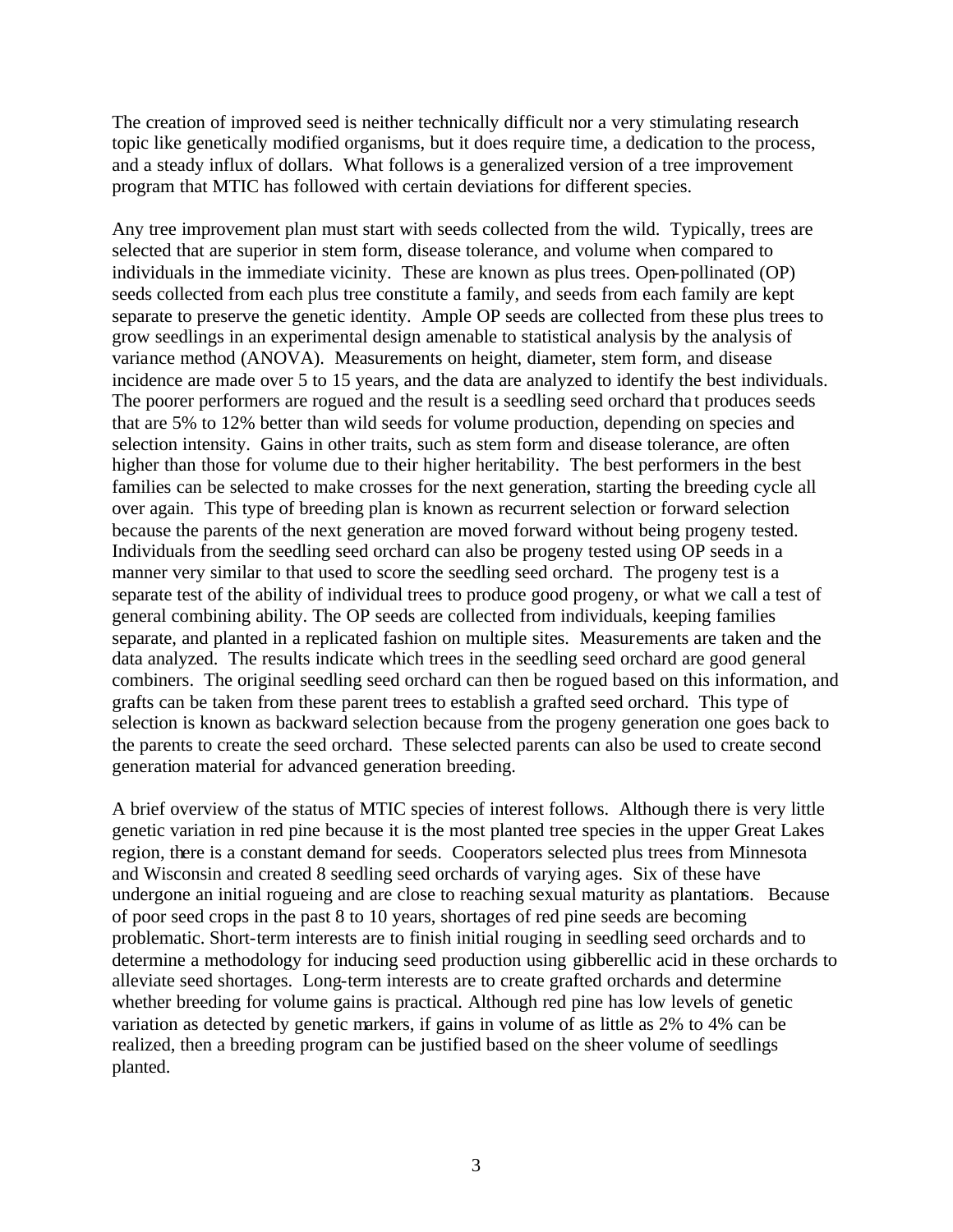Jack pine is a popular reforestation tree because of its rapid growth and ability to survive on xeric sites. Plus trees were selected from Minnesota and 15 seedling seed orchards were established. These have been rogued based on height and stem form and produce seeds on a regular basis due to jack pine's precocious flowering nature. The best individual trees in these orchards were crossed and planted on 4 sites in 1999 to make a second generation population for advanced generation breeding.

The MTIC white spruce program is a hybrid of better Minnesota selections from a seedling seed orchard and superior clones from other tree improvement programs in the Midwest. These superior clones are primarily from Southeast Ontario sources in the Ottawa Valley and were used to establish 7 grafted seed orchards. An OP progeny test was initiated using individuals from the grafted seed orchards and the seedling seed orchard of Minnesota plus trees. Results of the progeny test have been used to rogue the grafted orchards and the seedling seed orchard and determine which individual trees to select for creating improved seed orchards and which trees to cross to generate our second generation population for advanced generation breeding.

Minnesota was once home to towering white pines, but the subsequent generations have been plagued with blister rust, white pine weevil, and deer browse. The MTIC has 1 grafted breeding arboretum of putative rust resistant selections and 3 grafted seed orchards, 2 of putative rust resistant material and 1 with selections for growth and form. Renewed interest in this species has resulted in substantial funding from the legislature and the DNR for a project to increase the tolerance of white pine to white pine blister rust and aid regeneration efforts. The goal is to identify low-to-intermediate rust hazard areas, and then plant seedlings with the highest level of rust resistance possible. Our strategy for increasing rust resistance is to create an early seedling screening system that will identify parents with increased tolerance to blister rust, use histological methods to identify mechanisms of resistance, and then breed individuals with complimentary mechanisms of resistance. Concurrently, we are investigating flower induction methods using gibberellic acid on grafted material to reduce the time to sexual maturity and accumulating putative rust resistant breeding material for screening purposes and deployment into seed orchards.

Early screening work done by Paul Zambino of the Forest Service indicates that resistant seedlings can be identified in 1 to 1.5 years from seed. Histological research by Robert Blanchette of the University of Minnesota has identified 4 to 5 potential resistance mechanisms and Paula Pijut of the Forest Service has demonstrated that foliar applications of  $GA_{4/7}$  induce flowering in grafted white pine. The MTIC has put out 4 trials designed to field test the validity of greenhouse screening experiments, expanded the breeding arboretum, and grafted new putatively resistant germplasm and deployed it into seed orchards and the breeding arboretum. The MTIC is also responsible for the coordination of all field trials and design of seed orchards.

A white pine blister rust hazard map was created by T.N. Brown, M.A. White, and G.E. Host of the Natural Resources Research Institute, University of Minnesota, Duluth. It was created using inventory information, climate, topography, distance to water, and several other factors. It updates the original 1961 rust hazard map using modern GIS techniques and therefore works at a smaller scale. For example, some areas rated as "very high hazard" in the old map are now